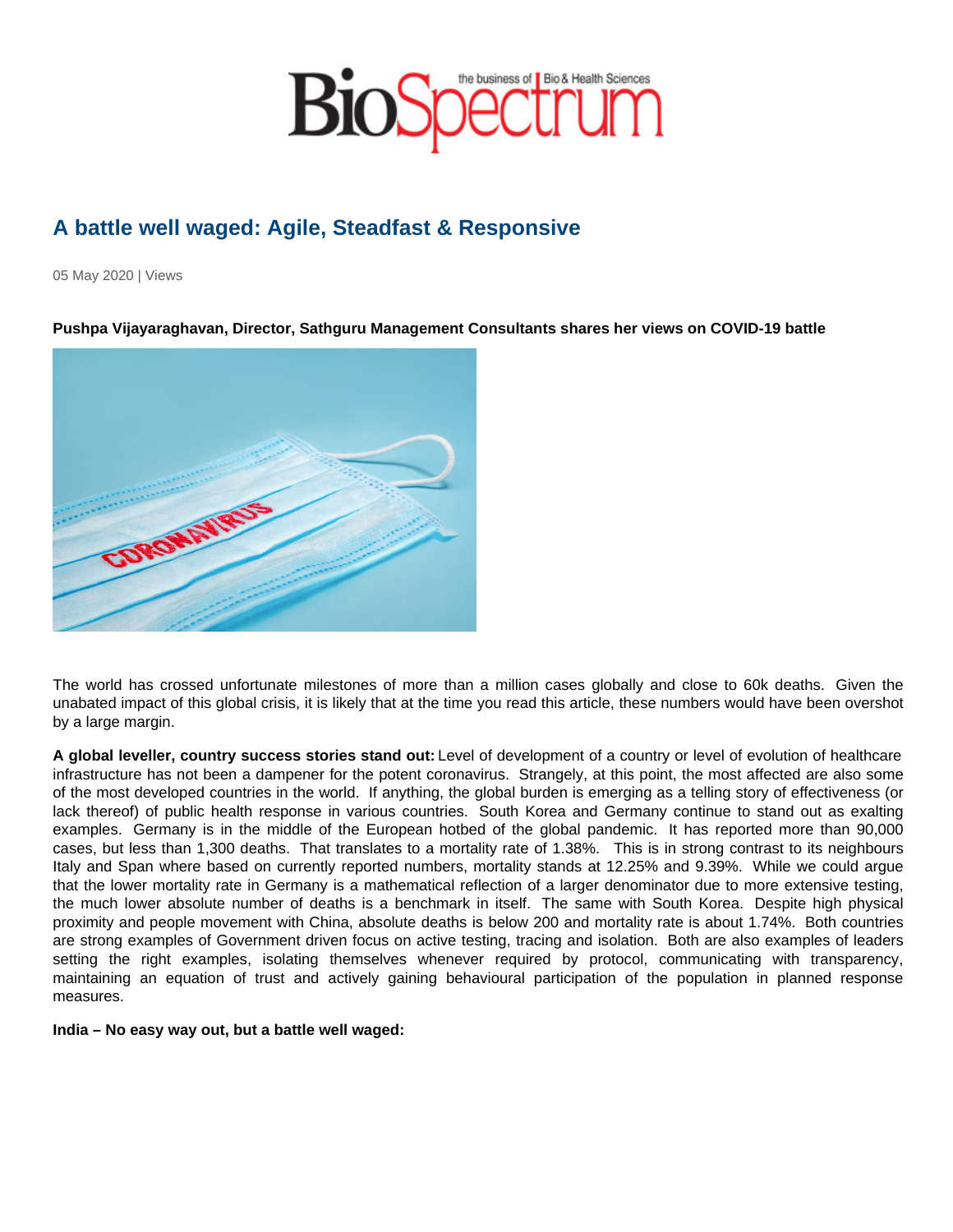There is no perfect response in a pandemic like this where the course is hard to predict and scientific knowledge on various aspects of disease transmission are far from understood. Population density, socio-economic implications in a country such as India further confound decision making. Despite these complex challenges, I would like to acknowledge that we are a good example of swift response and active engagement of all scientific groups within the Government to put a cohesive force forward.

**Agile and unified response:** Until about March 5th, we did not have more than couple of reported cases and the level of risk was not obvious. We had one designated quarantine center in most states and often an overcrowded and poorly maintained Government Hospital that several citizens feared more than contracting COVID-19 itself. However, when initial cases were then reported from Maharashtra and Telengana, as a country there was an agile response with immediate acknowledgement of impending threat. We acted in a humbled manner while appreciating the ravaging impact on countries with greater economic and scientific force.

## **Engagement of all scientific stakeholders for a cohesive response and expanded armour:**

Indian response has been a good example of the MoHFW and ICMR actively leading Government decision making on scientific aspects and expanding preparedness in a prudent manner. There has also been active engagement of all other scientific forces within the public system and the private sector. Most states have now recognized several private hospitals and have rapidly expanded isolation and treatment centers.

**Addressing a big piece of the puzzle – diagnostics:** Testing is the cornerstone of most response measures. It is the driver for isolation which is critical for containing the pandemic's spread. Globally, this has been a very difficult piece of the puzzle. The United States is a stark example. The FDA acted swiftly and approved various test kits exercising the Emergency Use Authorization measures. However, after initial dearth of tests and challenge of negative controls in CDC tests resulted in an urgent call for action, the FDA resorted to the extreme measure of allowing all Lab Developed Tests and unapproved test kit developers to commercially offer the test during this pandemic. It is hard to determine now if the test you are offered in the United States has been validated or not, and if so how reliable it is. South Korea, on the other hand, quickly had private companies such as Seegene develop the tests and approved it within a week of submission for approval. It is notable that Seegene actually developed the test four days ahead of South Korea confirming its first case. The roll-out of testing is also a great benchmark, free testing has been offered, drive-through testing booths have been setup and hospitals are offering walk-through testing with no contact with healthcare professionals. With more than 250,000 tests having been done so far, the country has set a global example of how extensive testing and population education on risks of transmission can be great arsenal in this battle.

India has also done remarkably well as well on this critical aspect. ICMR has pro-actively extended testing capacity to include private labs and has most recently, even expanded it to include public research institutions. This has been done in a scientific manner with the ICMR website clearly listing out private labs recognized to do so by state and city. Even with the test kits, we encouraged our domestic ventures to respond in an agile manner. Equally importantly, these were immediately validated by National Institute of Virology, Pune and list of tests validated published immediately by ICMR with information immediately shared with the regulator CDSCO for approval. Again, encouraging immediate creation domestic capacity, swift response and transparency have been evident. Creating security on access to testing is a crucial part of preparedness and response measures, and we have done incredibly well.

**Simultaneously investing in science driven solutions:** Beyond immediate containment measures, sustainable solution for the COVID19 crisis will have to be validated therapeutic and prophylactic solutions. We have immediately put out funding programs to encourage large companies and startups to focus on this pursuit. As a country, we have more than four vaccines actively under development and at least 30 diagnostic tests. Companies and institutions are actively engaged in validating various therapeutic solutions including measures to enhance efficacy through novel forms of delivery. While the final outcome will rest on stewarding these solutions to widespread adoption with continued momentum, for now I will fail if I don't acknowledge the promising start.

**Tough measures when needed:** In an unanticipated situation such as this, preparedness is always a luxury and is often amiss. Trade-offs then are an integral part of any response measure. There are economic implications, social implications and unforeseen events resulting in further spread of the virus as well. Despite these challenges, we have taken the tough calls that offer most promise of containing the potentially devastating spread and have stayed steadfast and resolute. It was prudent to shut the country's borders and implement hard measures for distancing in a timely manner.

**Continuing to stand together and leaving no room for impulse:** India is also a great example of states and the Center acting in unison and making a cohesive effort that is much needed to win a battle this hard. The private sector has come forward to do its part. The clinicians and medial professions are at the front of the battle but continue to grapple with shortage of PPE which a threat to their sustenance. A fight such as this is not without its testing moments. We have done